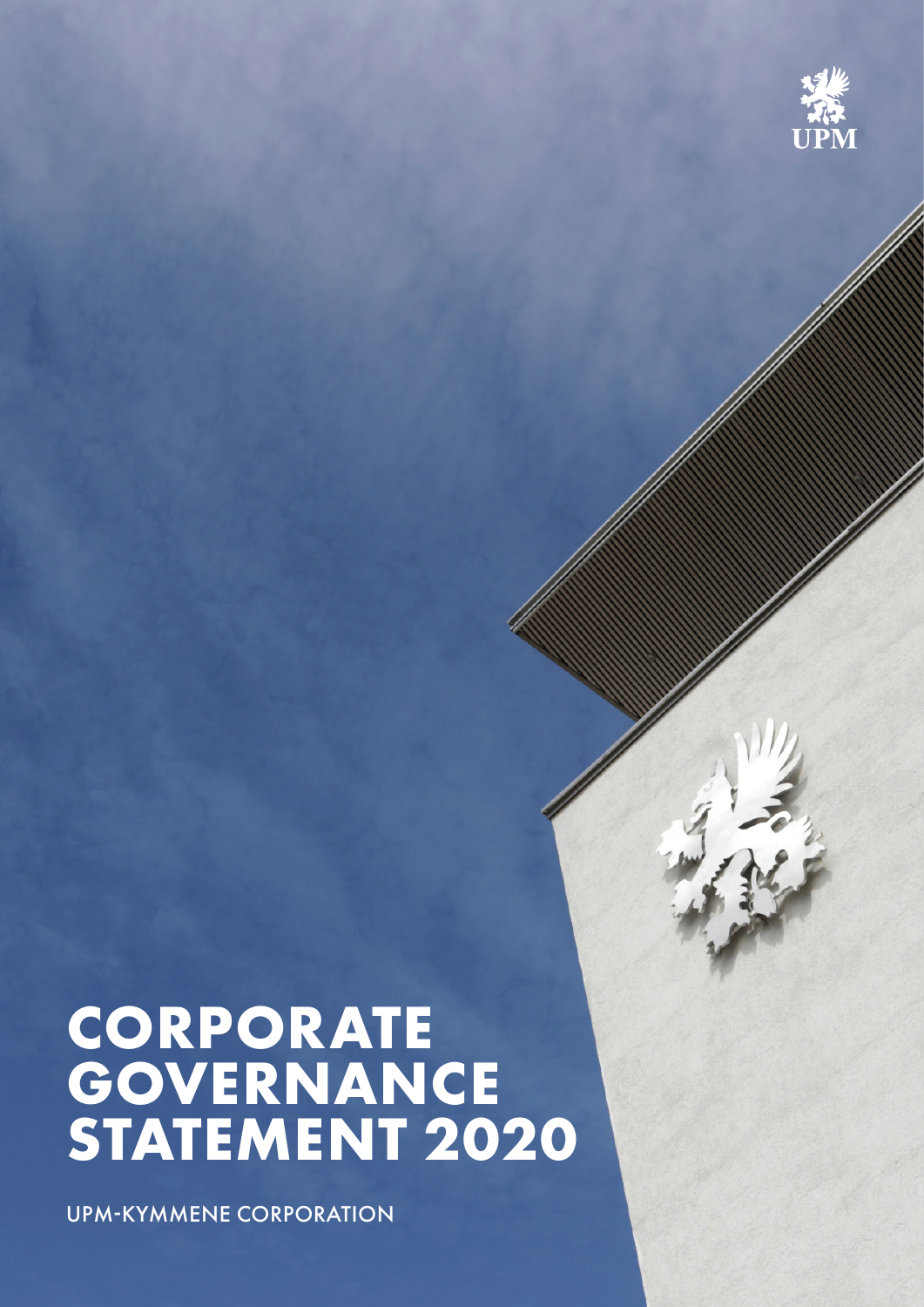## **CORPORATE GOVERNANCE STATEMENT 2020**

UPM-Kymmene Corporation (UPM or the Company) follows the Finnish Corporate Governance Code 2020 (CG Code) issued by the Securities Market Association and complies with all recommendations of the CG Code. The CG Code is publicly available on the Securities Market Association's website at www.cgfinland.fi.

UPM's Corporate Governance Statement (CG Statement) for the financial year 2020 has been prepared in accordance with the CG Code's corporate governance reporting section. UPM presents the CG Statement as a separate report, distinct from the Report of the Board of Directors. The CG Statement is available on the corporate website's Investors section under Governance (www.upm.com/governance). The Report of the Board of Directors is presented on pages 118–144 of UPM's Annual Report 2020, which is also available on the corporate website.

## UPM's governance structure

UPM is a Finnish limited liability company with headquarters in Helsinki, Finland. The parent company, UPM-Kymmene Corporation, and its subsidiaries form UPM Group having approximately 18,000 employees in 46 countries. UPM Group's business operations are divided into six business areas and global functions. UPM shares are listed on Nasdaq Helsinki Ltd.



## GOVERNANCE STRUCTURE OF UPM-KYMMENE CORPORATION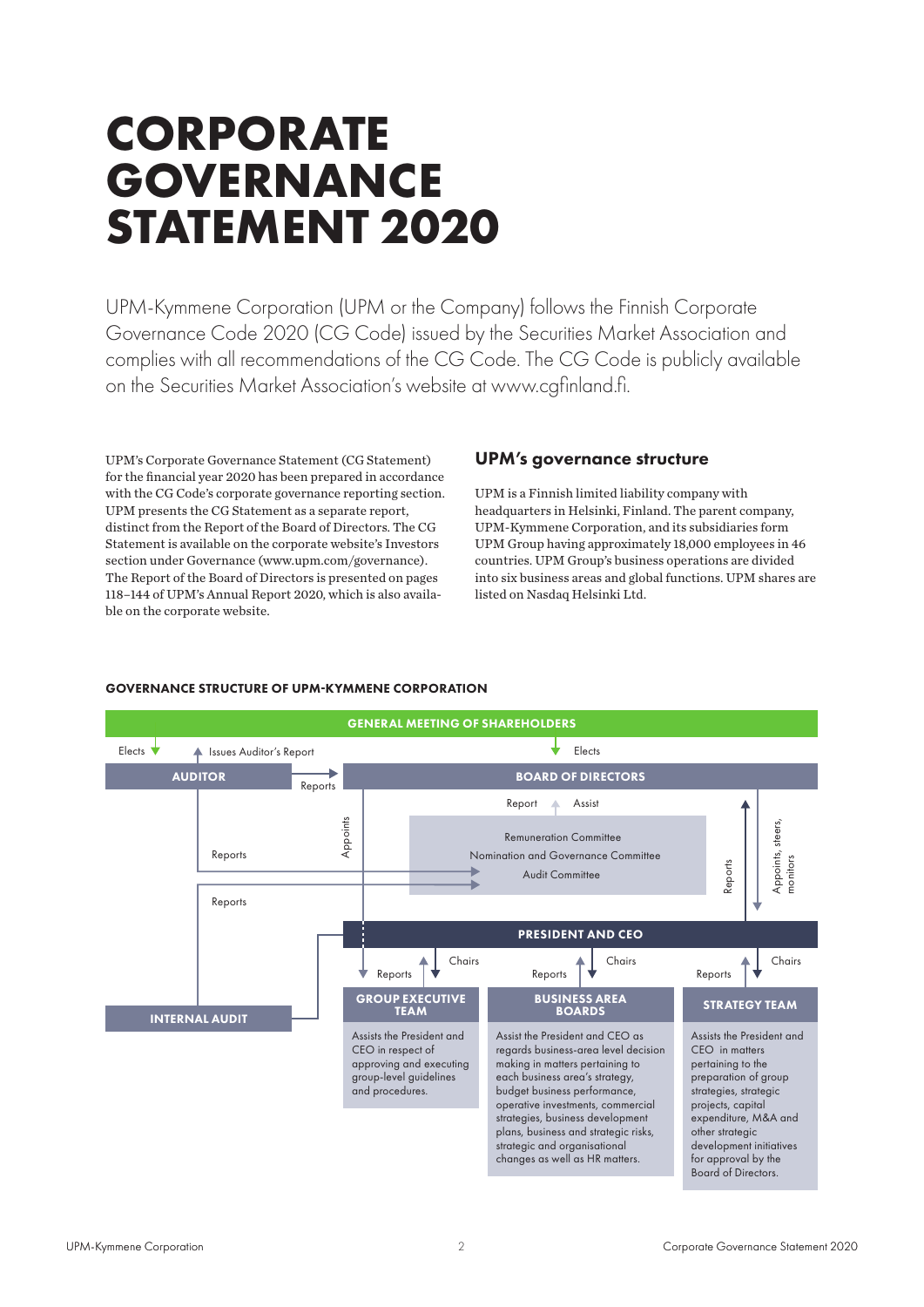UPM uses a one-tier governance model, which, in addition to the general meeting of shareholders, comprises the Board of Directors and the President and CEO, as presented in the illustration on the previous page. In the operative management of the Company, the President and CEO is assisted by the Group Executive Team, the Business Area Boards and the Strategy Team.

## Governance framework

UPM's decision making, management and operations are guided by our values and by the UPM Code of Conduct. UPM's values and UPM Code of Conduct form the framework for all Company operations and set out standards of behaviour for all UPM employees, including directors and executives, without exception. Compliance and responsible and ethical practices are the foundation of UPM's businesses.

In addition to the Finnish CG Code, the Company follows, among others, the Finnish Limited Liability Companies Act and other laws and regulations applicable to publicly listed companies in Finland, the Company's Articles of Association, Board and committee charters, corporate policies and rules, as well as rules and guidelines issued by the European Securities and Markets Authority, the Finnish Financial Supervisory Authority and Nasdaq Helsinki stock exchange.

## Annual General Meeting 2020

The Company's Annual General Meeting (AGM) 2020 was held by special arrangements on 31 March in Helsinki. Notice of UPM's AGM was published in January. Following the outburst of the COVID-19 pandemic, the Company took extensive measures to be able to hold the AGM as planned so that essential resolutions, such as payment of dividends, could be decided upon. Due to the COVID-19 pandemic, the shareholders were requested not to attend the meeting in person but to appoint a proxy in order to minimise physical presence at the meeting venue. In addition, other precautionary measures, such as dividing the participants into several meeting rooms with video access to the main meeting room, were taken. A total of 2,524 (2019: 3,561) shareholders attended the meeting, mainly by proxy representative. Shareholders attending the meeting represented 52.0% (2019: 50.2%) of the Company's shares and voting rights at the time of the AGM. All decisions at the meeting were made without voting. Information on these decisions is available at www.upm.com/agm2020.

## Board of Directors

The AGM elected ten members to UPM's Board of Directors for a one-year term, which will end upon the closing of the AGM 2021. Berndt Brunow, Henrik Ehrnrooth, Piia-Noora Kauppi, Marjan Oudeman, Ari Puheloinen, Veli-Matti Reinikkala, Kim Wahl and Björn Wahlroos were re-elected on to the Board. Emma FitzGerald and Martin à Porta were elected as new directors to the Board. Suzanne Thoma and Jussi Pesonen had announced that they will not be available for re-election. All directors are non-executive.



## Percentage of represented shares and voting rights in the AGM



## Number of shareholders present or represented in the AGM

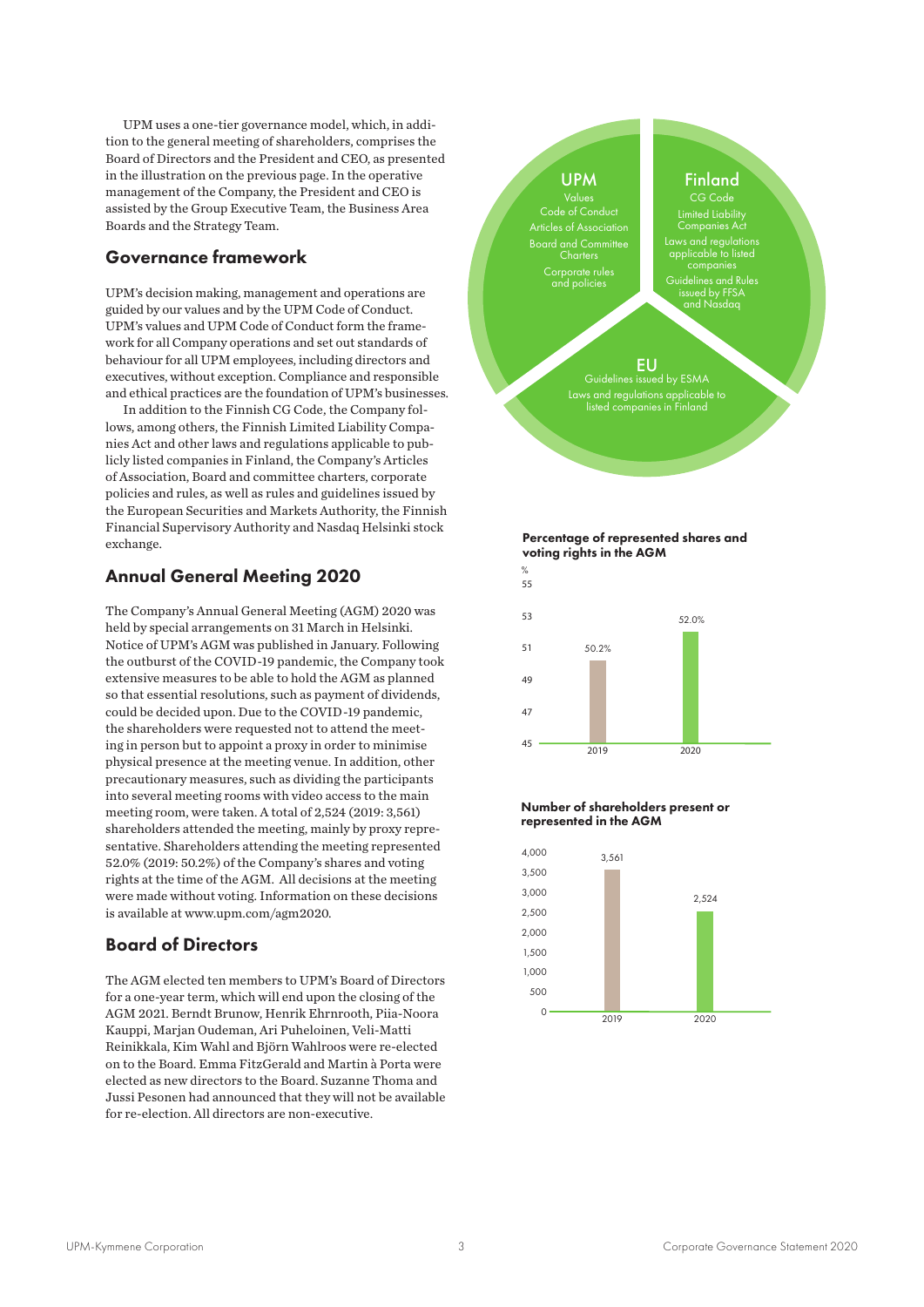## COMPOSITION OF THE BOARD OF DIRECTORS, 31 DECEMBER 2020

| <b>DIRECTOR</b>                           | <b>DIRECTOR</b><br><b>SINCE</b> | <b>BORN</b> | <b>EDUCATION</b>                                                | <b>NATIONALITY</b> | <b>MAIN</b><br><b>OCCUPATION</b>                          | <b>UPM SHARES</b><br>31 DEC. 2020 <sup>1)</sup> |
|-------------------------------------------|---------------------------------|-------------|-----------------------------------------------------------------|--------------------|-----------------------------------------------------------|-------------------------------------------------|
| Björn Wahlroos,<br>Chair since 2008       | 2008                            | 1952        | Ph.D. (Econ.)                                                   | Finnish            | Chair of the Board of<br>Directors of Sampo Plc           | 268,317                                         |
| Berndt Brunow,<br>Deputy Chair since 2005 | 2002                            | 1950        | B.Sc. (Econ.)                                                   | Finnish            | Chair of the Board of<br>Directors of<br>Oy Karl Fazer Ab | 314,752                                         |
| Henrik Ehrnrooth                          | 2015                            | 1969        | M.Sc. (Econ.)                                                   | Finnish            | CEO of KONE<br>Corporation                                | 11,314                                          |
| Emma FitzGerald                           | 2020                            | 1967        | MBA, D.Phil., MA<br>(Surface Chemistry/<br>Solid-state Physics) | <b>British</b>     | CEO and Executive Director<br>of Puma Energy Ltd.         | 6,808                                           |
| Piia-Noora Kauppi                         | 2013                            | 1975        | LL.M.                                                           | Finnish            | Managing Director of<br>Finance Finland                   | 21,199                                          |
| Marjan Oudeman                            | 2018                            | 1958        | LL.M., MBA                                                      | Dutch              | Non-executive Director                                    | 5,363                                           |
| Martin à Porta                            | 2020                            | 1970        | M.Sc. (Eng.)                                                    | Swiss              | Senior Advisor                                            | 6,008                                           |
| Ari Puheloinen <sup>2)</sup>              | 2014                            | 1951        | General Staff<br>Officer                                        | Finnish            | General (ret.)                                            | 13,339                                          |
| Veli-Matti Reinikkala <sup>2)</sup>       | 2007                            | 1957        | eMBA                                                            | Finnish            | Non-executive Director                                    | 46,135                                          |
| Kim Wahl                                  | 2012                            | 1960        | MBA (Harvard), BA<br>(Business Econ.)                           | Norwegian          | Chair of the Board of<br>Directors of<br>Strømstangen AS. | 23,113                                          |
| Total <sup>3</sup>                        |                                 |             |                                                                 |                    |                                                           | 716,348                                         |

1) Including shares held by the directors' controlled entities, if any.

2) Not available for re-election at the AGM 2021.

3) At the AGM 2020 Jussi Pesonen and Suzanne Thoma's term ended due to their announcement that they were not available for re-election.

## Director independence

#### Independence evaluation process

The Board of Directors evaluates the independence of its members both annually and on a continuous basis, with the assistance of the Board's Nomination and Governance Committee. A Board member is obliged to provide sufficient information for the evaluation of his/her independence and to also express his/her own opinion of his/her independence.

## Independence criteria

The directors' independence is assessed based on the independence criteria of the CG Code in addition to other factors and circumstances to be considered when performing an overall evaluation, from both the point of view of the Company and the Board of Directors. The Nomination and Governance Committee also considers additional director independence criteria adopted by it. These criteria are available at www.upm.com/governance.

Directors' independence is assessed overall and in relation to UPM, its group companies and the Company's significant shareholders. A shareholder with a shareholding of at least 10% of the Company's shares, or the votes attached thereto, or with the right or obligation to acquire the corresponding number of already-issued shares, is deemed significant. The majority of directors shall be independent of the Company, and at least two directors of this majority shall be independent of significant shareholders. In order to be considered independent of the Company, a director must not have a material relationship with the Company other than his/her service as a director. In the overall assessment of a director's independence, any material relationships with a director's family members or closely related persons or entities are also taken into account, in addition to any other factors that may compromise the director's independence or ability to represent all shareholders.

## UPM directors' independence

According to the evaluation carried out by the Board with the assistance of the Nomination and Governance Committee, all Board members are independent of the Company's significant shareholders, as the Company has no controlling shareholder and none of the Company's shareholders have announced a holding of 10% or more of the Company's shares or votes attached thereto.

All directors are non-executive and the Board has also concluded that all directors are independent of the Company, including Berndt Brunow, Veli-Matti Reinikkala and Björn Wahlroos, who have been non-executive directors of the Company for more than ten consecutive years. Based on the Board's overall evaluation of the independence of these directors, their long-standing service does not compromise their independence and no other factors or circumstances have been identified that could affect their independence.

## Board diversity

The Board's diversity principles are included in the Board and committee charters and, more specifically, in the Board's Diversity Policy. The Board of Directors' Nomination and Governance Committee assists the Board in the implementation of the policy and prepares the Board's proposal for the composition of the Board to the Annual General Meeting, in accordance with the director evaluation and nomination process specified in the policy. The Diversity Policy of the Board aims at setting objectives and procedures for achieving appropriate diversity within the Board, thereby contributing to the effective functioning of the Board as a team. The policy is available at www.upm.com/governance.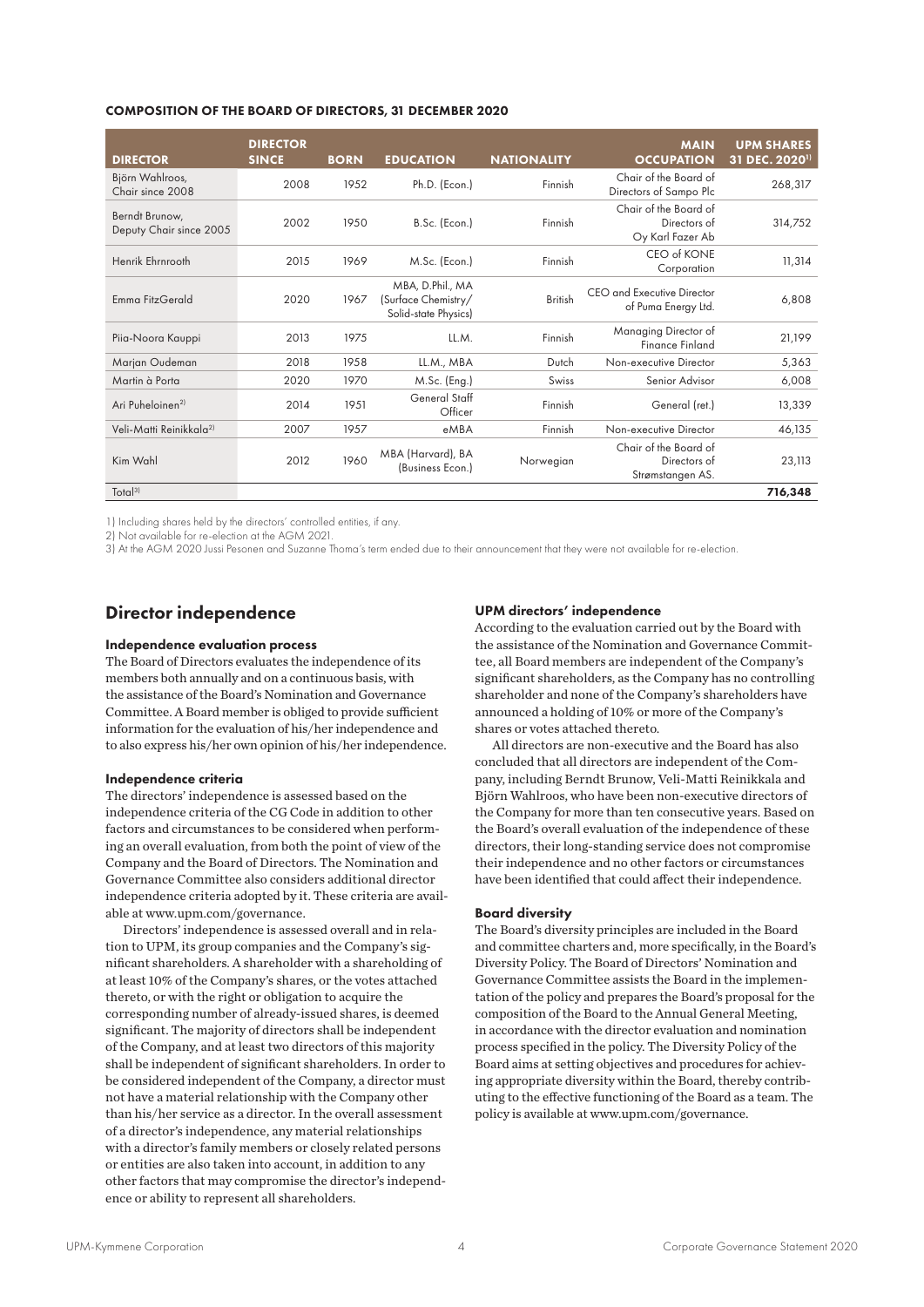## *Diversity aspects and objectives*

The overall aim of diversity is for the Board, as a whole, to have a broad range of skills, experience and perspectives, as well as knowledge of UPM and relevant industries, so that the Board can effectively accomplish its responsibilities, in particular those pertaining to strategy and risk management.

The Board considers it important that all directors be individuals of high integrity with the ability to exercise sound judgement on a broad range of issues. In order for the Board to comprise an appropriate mix of relevant knowledge and experience, as well as have independence of judgement and diverse perspectives, the Board has set the objective of having certain key qualifications be sufficiently represented on the Board. A sufficient number of the directors on the Board is expected to have the relevant professional experience and education to provide a sound appreciation of issues pertinent to publicly listed companies of a size and scope corresponding to that of UPM, including:

- Financial expertise
- Relevant industry knowledge
- International experience
- Risk management experience
- Experience in the planning and implementation of Company strategies and
- Governance and leadership experience

With regard to other factors relevant to Board diversity, it is the Board's objective to include an appropriate number of directors of different nationalities, ages, genders and lengths of service. The Board has set the following measurable objective: Both genders must always be represented on the Board, with high priority given to maintaining at least 1/3 representation of the under-represented gender among non-executive directors on the Board. Where two candidates are equally qualified, priority will be given to the candidate of the under-represented gender.

There is no set retirement age for the Board but, as stated in the Board's Diversity Policy, since UPM's strategic agenda, risks and operating needs evolve over time it is acknowledged that the Board will review its skills and experience to develop and refresh its competences and other relevant qualities as needs may arise.

## *Implementation and results*

In 2020 the number of directors on the Board was ten. At the AGM 2020 the term of two members ended, as they had announced that they were not available for re-election, and two new directors were elected to the Board. Every member of the Board has a university degree and two of them have doctoral degrees. Said degrees cover different areas of study, with the majority being in finance, economics or business administration. All directors have international professional experience in various types of positions and they are, or have been, executives or non-executive members of the Board of Directors in both listed and unlisted companies. The cultural background of the Board is also diverse. The members represent five different nationalities and speak six different languages as native languages. Regarding age, the directors on the Board evenly represent different ages between 45 and 70. Likewise, their length of service is evenly spread: 50% of the directors have served on UPM's Board for eight or more than eight years and the other half for less than eight years. With regards to the representation of both genders on the Board, female directors count for 30% of all UPM's directors.

## Board diversity – education



Board diversity – nationality



#### Board diversity – tenure



## Board diversity – age



#### Board diversity – gender

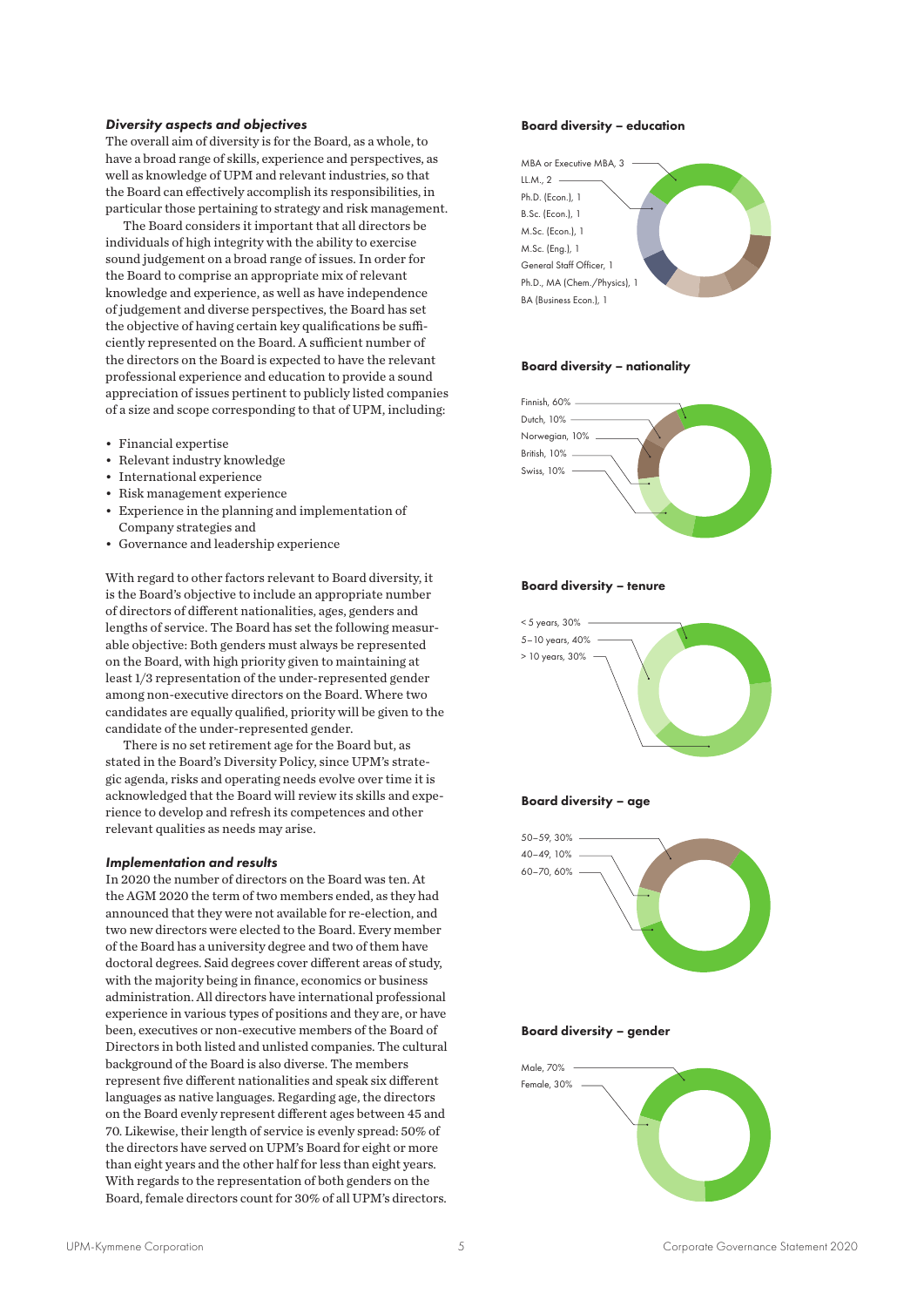## Board duties

The Board is responsible for the oversight and control of the entire UPM Group and for ensuring that the Company's administration and operations, as well as control of its accounts and finances, are duly in place. The Board approves the Company's financial statements and other financial reports, determines the Company's Dividend Policy and makes a proposal to the Annual General Meeting for the distribution of profits and payment of dividends. Board-related work was not disrupted, even during the exceptional circumstances caused by the COVID-19 pandemic. The Board convened according to its original meeting schedule, however most of the meetings were held remotely.

The Board has prepared a written charter of its work including the Board's main duties and operating principles. The duties and responsibilities of the Board of Directors, as defined in the charter, are presented below. This charter is available at www.upm.com/governance.

## BOARD OF DIRECTORS' DUTIES AND RESPONSIBILITIES Strategy • Review and approve the Company's strategic objectives •Review and approve the strategic plans of the Company and its business areas annually •Monitor the implementation of the strategic plans Financial performance • Review and approve the Company's financial targets • Monitor the Company's financial performance Financial reporting • Monitor and assess the Company's financial reporting process • Oversee the integrity of financial reporting •Approve the Company's financial reports Restructurings, investments, financing, m&a •Review and approve major corporate plans and transactions •Establish limits for capital expenditures, investments and divestitures and financial commitments not to be exceeded without Board approval •Review and approve the Company's annual investment frame Internal control • Ensure that the Company has defined the operating principles of internal control •Monitor and assess the effectiveness of internal control Risk management • Monitor and assess the effectiveness of risk management systems •Oversee the assessment and management of risks related to the Company's strategy and operations Audit • Monitor the Company's audit •Monitor and assess the auditor's performance and independence •Monitor and assess the provision of non-audit services by the auditor •Prepare the proposal for the election of auditor •Meet regularly with the auditor without members of the management present Appointments •Appoint and dismiss the President and CEO •Appoint members of senior management reporting directly to the President and CEO •Appoint the Chair and the Deputy Chair from among its members annually •Appoint Chairs and members of the Board Committees annually Management remuneration •Approve the service contracts for the President and CEO and other senior executives •Approve the remuneration, including salaries, incentives and other financial benefits for the President and CEO and other senior executives Succession planning • Oversee the succession planning of the President and CEO and other senior executives Governance principles • Approve the Company's Code of Conduct and other corporate policies •Oversee the establishment of the Company's values to be applied to its operations •Periodically review and reassess the adequacy of the Board and Committee charters Compliance **•** Monitor compliance with the applicable legal and regulatory requirements •Monitor compliance with the corporate policies approved by the Board Conflicts of interest • Establish the principles concerning the monitoring and evaluation of related party transactions and review any potential conflicts of interest accordingly Committees • Establish specific Committees to assist the Board •Determine the size and composition of the Committees • Approve the Committee charters Director independence • Evaluate director independence and qualifications annually •Monitor compliance with independence criteria applicable to directors Evaluation • Conduct an annual evaluation of its performance and working methods •Conduct an annual evaluation of the Committee's performance and working methods Other • Meet regularly without members of management present •Consider proposals by shareholders for matters to be dealt with by the general meeting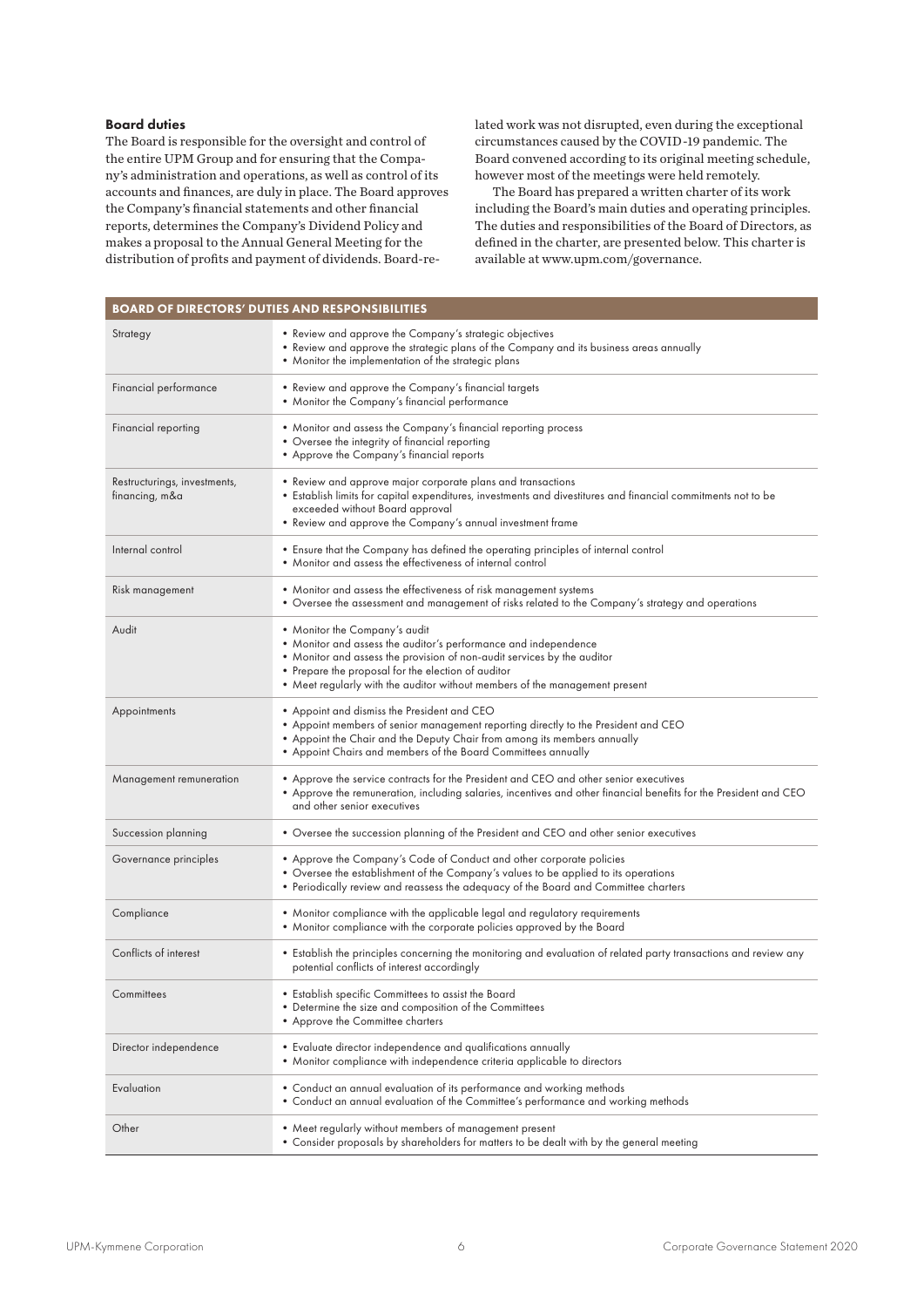## Attendance at meetings

There is no minimum attendance requirement for the directors' attendance at meetings but they are expected to attend all meetings unless there is a valid reason for non-attendance. In 2020, the Board held 12 meetings. The average rate attendance at the meetings was 95.6% (2019: 96.4%).

## ATTENDANCE AT BOARD AND COMMITTEE MEETINGS 2020

| <b>DIRECTOR</b>                                              | ATTENDANCE/<br><b>NO. OF BOARD</b><br><b>MEETINGS</b> | <b>ATTENDANCE</b><br>% | ATTENDANCE/<br><b>NO. OF COMMIT-</b><br><b>TEE MEETINGS</b> | <b>ATTENDANCE</b><br>$\%$ | <b>AVERAGE</b><br><b>ATTENDANCE</b><br>% |
|--------------------------------------------------------------|-------------------------------------------------------|------------------------|-------------------------------------------------------------|---------------------------|------------------------------------------|
| Björn Wahlroos (Board and NGC Chair)                         | 12/12                                                 | 100                    | 6/6                                                         | 100                       | 100                                      |
| Berndt Brunow (Deputy Chair, NGC member)                     | 12/12                                                 | 100                    | 6/6                                                         | 100                       | 100                                      |
| Henrik Ehrnrooth (RC member)                                 | 12/12                                                 | 100                    | 3/3                                                         | 100                       | 100                                      |
| Emma FitzGerald (Board and AC member<br>as of 31 March 2020) | 8/9                                                   | 89                     | 4/4                                                         | 100                       | 92                                       |
| Piia-Noora Kauppi (AC Chair)                                 | 12/12                                                 | 100                    | 5/5                                                         | 100                       | 100                                      |
| Marjan Oudeman (AC member)                                   | 11/12                                                 | 92                     | 5/5                                                         | 100                       | 94                                       |
| Jussi Pesonen (Board member until<br>31 March 2020)          | 3/3                                                   | 100                    |                                                             |                           | 100                                      |
| Martin à Porta<br>(Board and RC member as of 31 March 2020)  | 9/9                                                   | 100                    | 2/2                                                         | 100                       | 100                                      |
| Ari Puheloinen (NGC member)                                  | 12/12                                                 | 100                    | 6/6                                                         | 100                       | 100                                      |
| Veli-Matti Reinikkala (RC Chair)                             | 12/12                                                 | 100                    | 3/3                                                         | 100                       | 100                                      |
| Suzanne Thoma (Board and RC member until<br>31 March 2020)   | 2/3                                                   | 67                     | 0/1                                                         | $\circ$                   | 50                                       |
| Kim Wahl (AC member)                                         | 12/12                                                 | 100                    | 5/5                                                         | 100                       | 100                                      |

NGC – Nomination and Governance Committee, RC – Remuneration Committee, AC – Audit Commitee

## Performance evaluation of the Board of Directors

The Board of Directors conducts an annual evaluation of its performance and working methods, including an evaluation of the performance and working methods of its committees. The evaluation is usually conducted as a self-evaluation in November and the results are reviewed and discussed at the Board meeting in December. Directors evaluate its performance pertaining to its aforementioned duties and responsibilities, the Board's composition and structure, Board culture, the effectiveness of Board meetings and the performance of individual Board members and the Board's Chair. Identified areas for improvement are considered when planning the Board-related work, and the Nomination and Governance Committee takes the results into consideration when preparing its proposal for the composition of the Board to the Annual General Meeting.

## Board Committees

To further improve the preparation of matters for the Board to decide on, it has established three committees that are composed of its members:

- Audit Committee
- Remuneration Committee and
- Nomination and Governance Committee

The Board appoints the members of each committee and its respective Chair from amongst its members annually, during its constitutive meeting following the Annual General Meeting. Each committee has at least three members.

 The Board remains responsible for the performance of any duties assigned to the committees. The committees do not have any independent decision-making power. Instead, the Board makes decisions based on the preparation and resolution proposals provided by the committees. The committees also assist the Board in its oversight and monitoring responsibilities.

All committee members are independent both of the Company and its significant shareholders, so the committees fulfil their respective independence criteria, as set out in the Finnish CG Code. In the appointment of committee members, the respective qualification requirements have also been taken into account.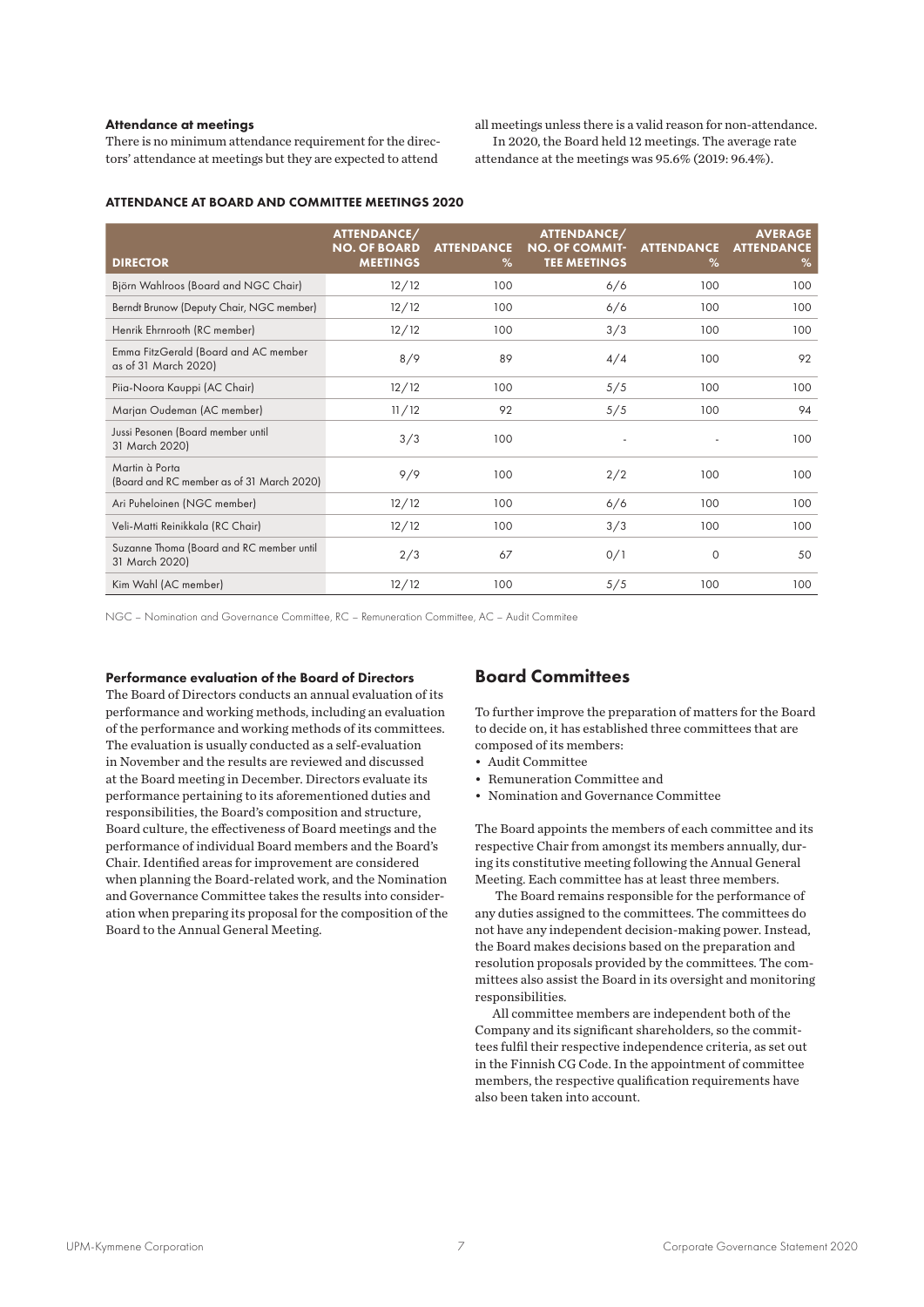| <b>COMMITTEE</b>                       | <b>MEMBERS</b>                                                 | ATTENDANCE/<br><b>NO. OF MEETINGS</b> | <b>ATTENDANCE %</b> |
|----------------------------------------|----------------------------------------------------------------|---------------------------------------|---------------------|
| Audit Committee                        | Piia-Noora Kauppi (Chair)                                      | 5/5                                   | 100                 |
|                                        | Emma FitzGerald (Director and Committee member as of 31 March) | 4/4                                   | 100                 |
|                                        | Marjan Oudeman                                                 | 5/5                                   | 100                 |
|                                        | Kim Wahl                                                       | 5/5                                   | 100                 |
| <b>Remuneration Committee</b>          | Veli-Matti Reinikkala (Chair)                                  | 3/3                                   | 100                 |
|                                        | Henrik Ehrnrooth                                               | 3/3                                   | 100                 |
|                                        | Martin à Porta (Director and Committee member as of 31 March)  | 2/2                                   | 100                 |
|                                        | Suzanne Thoma (Director and Committee member until 31 March)   | 0/1                                   | $\Omega$            |
| Nomination and Governance<br>Committee | Björn Wahlroos (Chair)<br>Berndt Brunow<br>Ari Puheloinen      | 6/6<br>6/6<br>6/6                     | 100<br>100<br>100   |

## COMMITTEE MEMBERS AND THEIR ATTENDANCE AT COMMITTEE MEETINGS IN 2020

## Committee charters

The written committee charters approved by the Board of Directors set forth the purpose, composition, operations and duties of each committee, as well as the prerequisites of committee membership. The committee charters are available at www.upm.com/governance.

## Committee-related work

The committees hold their meetings prior to Board meetings in order to prepare matters to be decided by the Board. The Committee Chairs report on matters discussed and actions taken by the committees during the Board meetings. In addition, minutes from the committee meetings are available to the Board members for information purposes.

The committees review and reassess the adequacy of their charters periodically and propose any changes they consider necessary to the Board for approval.

Each year, the committees conduct a self-evaluation and evaluate the performance of their duties and responsibilities, their working methods, the composition of the committee and the effectiveness of committee meetings. The Committee Chairs report on the results of these evaluations to the Chair of the Nomination and Governance Committee.

In addition to these duties and methods of working common to all committees, each committee is responsible for performing the duties assigned to it in its charter. More information on committee duties and responsibilities is available on this and the following pages.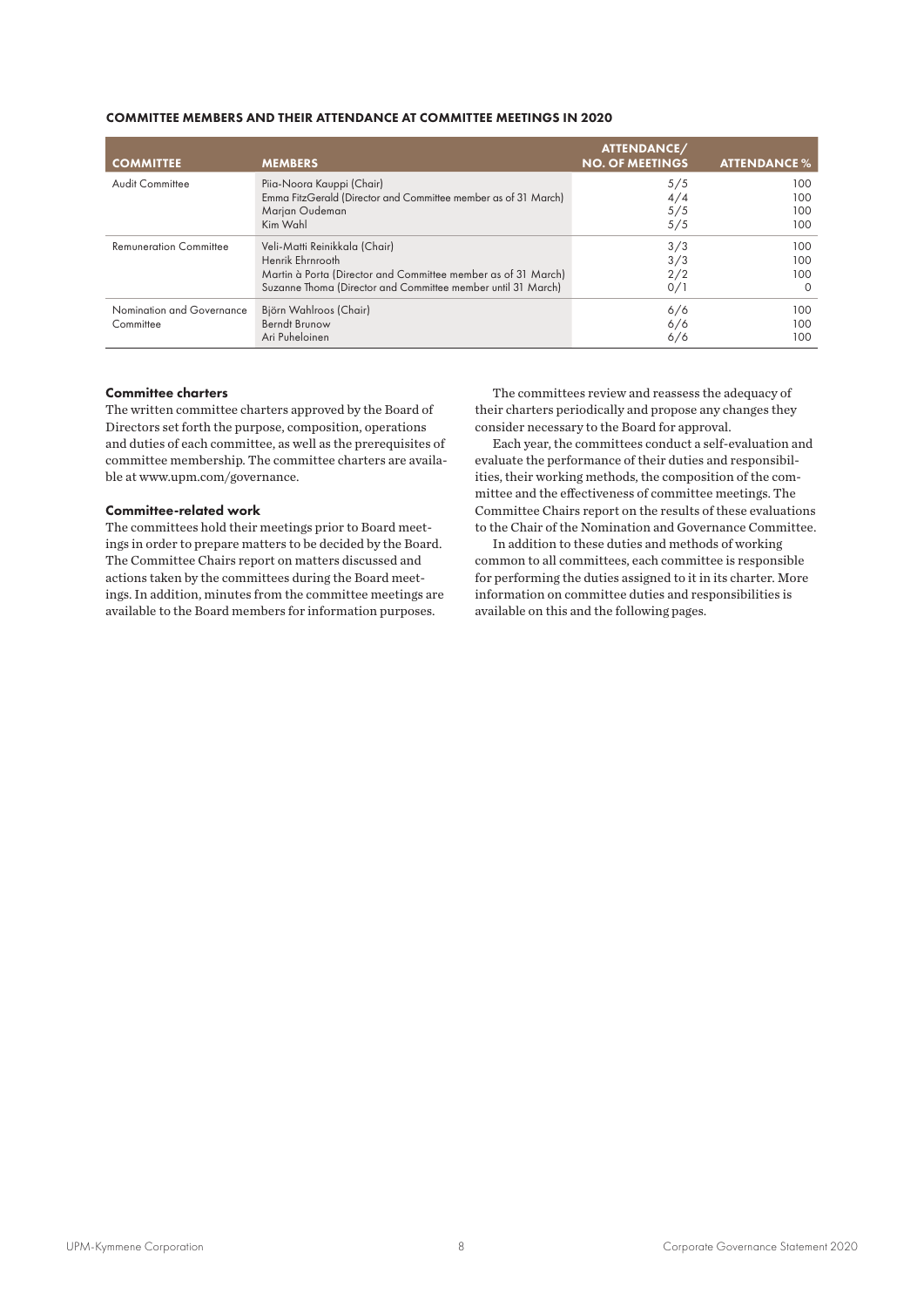## *Audit Committee*

The Audit Committee is responsible for overseeing the Company's financial reporting processes and financial

reporting, internal control, internal audit and risk management and for monitoring the Company's audit and compliance procedures.

| <b>AUDIT COMMITTEE'S DUTIES AND RESPONSIBILITIES</b> |                                                                                                                                                                                                                                                                                                                                                                                                                                                                                                                                                                                                                                                                                                                  |
|------------------------------------------------------|------------------------------------------------------------------------------------------------------------------------------------------------------------------------------------------------------------------------------------------------------------------------------------------------------------------------------------------------------------------------------------------------------------------------------------------------------------------------------------------------------------------------------------------------------------------------------------------------------------------------------------------------------------------------------------------------------------------|
| Financial reporting                                  | • Monitor and assess the financial reporting processes<br>• Submit recommendations or proposals to ensure the integrity of the financial reporting process<br>• Monitor the quality and integrity of the financial statements and other financial reports<br>. Review the Report of the Board of Directors including information on non-financial matters                                                                                                                                                                                                                                                                                                                                                        |
| Financial performance                                | • Monitor the Company's financial performance<br>• Review the Company's annual financial statements and half-year and interim financial reports<br>• Discuss with management the nature of the financial information and earning guidance provided to the market                                                                                                                                                                                                                                                                                                                                                                                                                                                 |
| Internal control                                     | • Monitor and assess the effectiveness of the Company's internal control system                                                                                                                                                                                                                                                                                                                                                                                                                                                                                                                                                                                                                                  |
| Internal audit                                       | • Monitor and assess the effectiveness of the Company's internal audit<br>. Review the Company's policies with respect to the internal audit<br>• Review internal audit reports<br>• Approve the annual internal audit plan and budget<br>• Review the organisation, responsibilities and staffing of the internal audit function periodically<br>• Meet separately with the internal auditor at least twice a year                                                                                                                                                                                                                                                                                              |
| Risk management                                      | • Monitor and assess the Company's risk management process<br>• Monitor and assess the effectiveness of the Company's risk management systems<br>• Review the Company's policies with respect to risk assessment and risk management<br>• Oversee that risk management activities are aligned with these policies<br>• Review the organisation, responsibilities and staffing of the risk management                                                                                                                                                                                                                                                                                                             |
| Audit                                                | • Monitor the performance of the statutory audit of the annual and consolidated financial statements<br>• Inform the Board of the outcome of the statutory audit and explain how it contributed to the integrity of the financial<br>reporting<br>• Oversee the arrangement of tendering processes for audit services<br>• Approve annual audit fees under the guidance given by the shareholders at the Annual General Meeting<br>• Review the scope, planning and staffing of the annual audit plan<br>• Evaluate the appropriateness of the auditor's provision of audit-related and non-audit services and approve related<br>tees                                                                           |
| Auditor                                              | • Be responsible for the auditor selection procedure<br>• Prepare the proposal for the auditor's remuneration<br>• Prepare the proposal for the auditor's election or re-election<br>• Evaluate the auditor's qualifications and performance<br>• Monitor and assess the auditor's independence<br>• Review the experience, qualifications and performance of senior members of the audit engagement team<br>• Ensure the rotation of the auditor's lead audit partner at least every seven years<br>• Meet separately with the auditor at least twice a year                                                                                                                                                    |
| Compliance                                           | • Monitor and assess the effectiveness of the Company's compliance system<br>• Review compliance reports<br>• Review the organisation, responsibilities and staffing of compliance<br>• Review any legal matters that may have a significant impact on the Company's financial position<br>• Review any material reports or inquiries from regulatory or governmental agencies<br>• Review the Company's Code of Conduct<br>. Review compliance with the Code of Conduct and other corporate policies approved by the Board<br>• Oversee procedures for dealing with complaints and concerns submitted to the Company anonymously or otherwise<br>• Review the Company's Corporate Governance Statement annually |
| Conflicts of interest                                | . Assist the Board in the establishment of principles concerning the monitoring and evaluation of related party trans-<br>• Monitor and assess how agreements and other legal acts between the Company and its related parties meet the<br>requirements of ordinary course of business and market terms<br>• Review any questions of potential conflicts of interest in contemplated transactions with the Company's related<br>parties that require Board approval<br>• Make recommendations to the Board for appropriate actions regarding contemplated related party transactions that<br>require Board approval                                                                                              |
| Other                                                | • Meet separately with representatives of management at least twice a year<br>• Meet regularly without members of management present<br>• Perform other duties and functions that may be assigned by the Board or deemed necessary or appropriate by the<br>committee itself to ensure full oversight                                                                                                                                                                                                                                                                                                                                                                                                            |

In addition to the Audit Committee's assigned matters and reports as listed above, the Audit Committee also reviewed reports on non-financial matters, cyber security, UPM's COVID-19 related response plans and climate-related

financial disclosures (TCFD). Furthermore, the committee also reviewed the preparation of UPM's Euro Medium Term Note (EMTN) programme.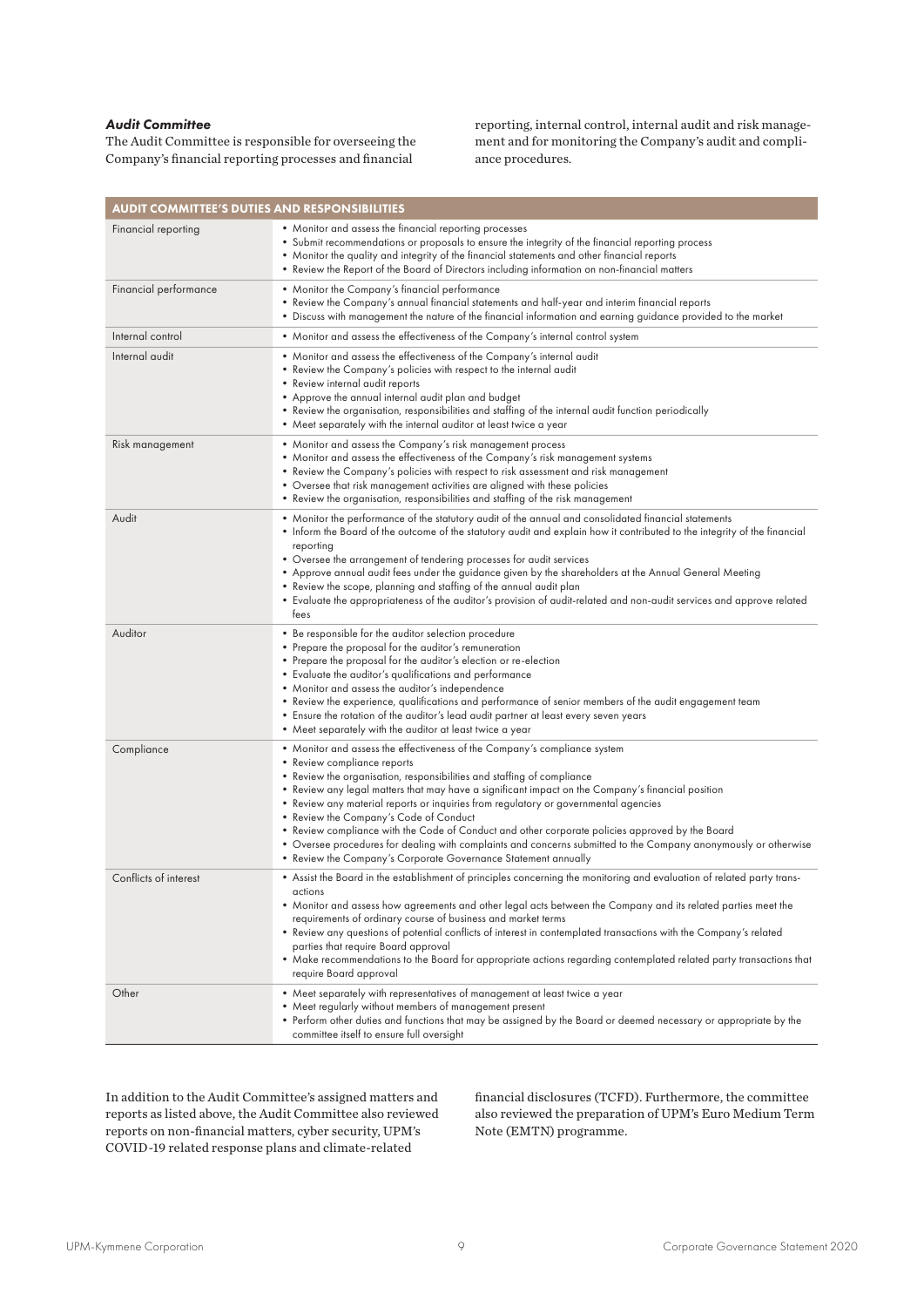## *Remuneration Committee*

The Remuneration Committee is responsible for preparing the Company's remuneration principles and practices and

for planning the remuneration and succession of the President and CEO, as well as other senior executives.

|                               | <b>REMUNERATION COMMITTEE'S DUTIES AND RESPONSIBILITIES</b>                                                                                                                                                                                                                                                                                                                                                                                                                                                                                                                                                                                                                                        |
|-------------------------------|----------------------------------------------------------------------------------------------------------------------------------------------------------------------------------------------------------------------------------------------------------------------------------------------------------------------------------------------------------------------------------------------------------------------------------------------------------------------------------------------------------------------------------------------------------------------------------------------------------------------------------------------------------------------------------------------------|
| <b>Remuneration framework</b> | . Assist the Board with its responsibilities relating to the preparation of the Company's remuneration principles and<br>practices including remuneration schemes and plans<br>. Assist the Board in the preparation of the Remuneration Policy and review its appropriateness at least once a year<br>• Present the Remuneration Policy for governing bodies to shareholders at the Annual General Meeting                                                                                                                                                                                                                                                                                        |
| Service contracts             | • Make recommendations to the Board concerning the terms and conditions of the service contracts with the President<br>and CEO and other senior executives<br>• Make recommendations to the Board concerning the terms and conditions of any severance arrangements or<br>retention plans or agreements with senior executives                                                                                                                                                                                                                                                                                                                                                                     |
| Management remuneration       | . Make recommendations to the Board concerning salaries and other financial benefits for the President and CEO<br>and other senior executives<br>• Make recommendations to the Board for the payout of short and long term incentives to the President and CEO and<br>other senior executives<br>• Assist the Board in the preparation of the annual Remuneration Report<br>• Present the Remuneration Report to shareholders at the Annual General Meeting                                                                                                                                                                                                                                        |
| Incentive schemes             | • Make recommendations to the Board with respect to the Company's remuneration schemes and yearly plans,<br>including short and long term incentive plans and pension plans<br>• Review the short and long term performance measures and related targets and weightings relevant to the remunera-<br>tion of the President and CEO and other senior executives<br>• Make recommendations to the Board for the short and long term performance measures and related targets and<br>weightings<br>• Evaluate the performance of the President and CEO and other senior executives in light of the set targets<br>• Oversee the administration of the Company's incentive plans approved by the Board |
| Succession planning           | • Review procedures and development strategies for senior level positions at least once a year<br>. Review succession plans for the President and CEO and other senior executives and report to the Board on such<br>matters at least once a year                                                                                                                                                                                                                                                                                                                                                                                                                                                  |
| Compliance                    | • Oversee regulatory compliance with respect to remuneration matters<br>. Review the Company's share ownership recommendations and compliance therewith                                                                                                                                                                                                                                                                                                                                                                                                                                                                                                                                            |
| Other                         | • Meet without members of executive management present at least once a year<br>• Meet with the internal auditor as necessary<br>• Meet with the auditor as necessary<br>• Meet with the Company executives as necessary<br>. Perform any other duties delegated to the committee by the Board from time to time                                                                                                                                                                                                                                                                                                                                                                                    |

In addition, the Remuneration Committee also focused on the Remuneration Policy presented to the AGM 2020, as

well as the preparation of the Remuneration Report to be presented to shareholders at the AGM 2021 for the first time.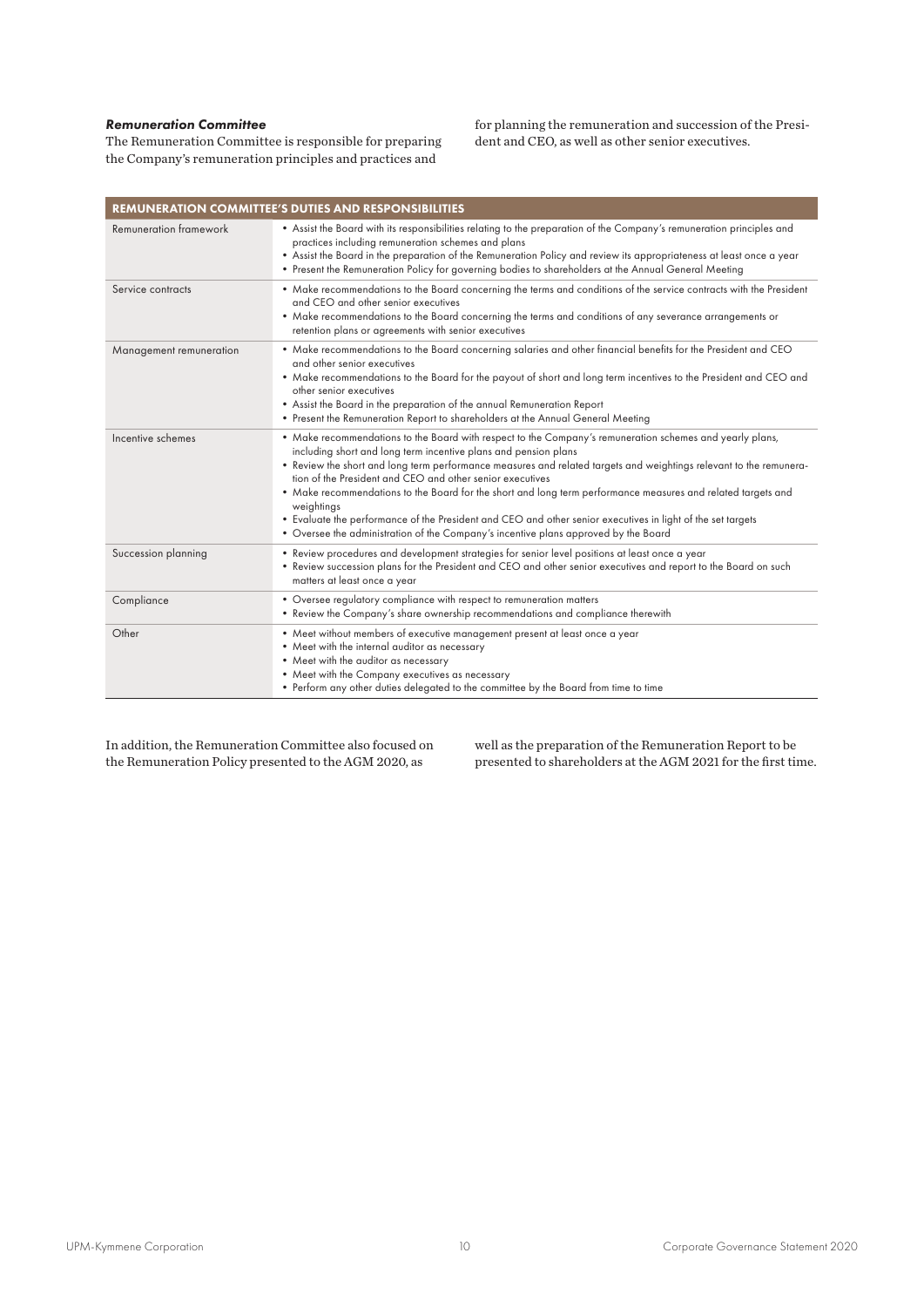## *Nomination and Governance Committee*

The Nomination and Governance Committee is responsible for the composition, diversity and remuneration of the Board of Directors and corporate governance. If necessary, the committee also identifies individuals who are qualified to serve as the President and CEO.

|                           | <b>NOMINATION AND GOVERNANCE COMMITTEE'S DUTIES AND RESPONSIBILITIES</b>                                                                                                                                                                                                                                                                                                                                                                                    |
|---------------------------|-------------------------------------------------------------------------------------------------------------------------------------------------------------------------------------------------------------------------------------------------------------------------------------------------------------------------------------------------------------------------------------------------------------------------------------------------------------|
| <b>Board composition</b>  | • Prepare the principles concerning the diversity of the Board<br>. Review the structure, size, composition, diversity and succession needs of the Board<br>• Prepare a proposal for the election or re-election of members of the Board and present the said proposal to the<br><b>Annual General Meeting</b><br>· Identify candidates for election or re-election to the Board<br>• Evaluate shareholders' potential proposals regarding Board candidates |
| <b>Board remuneration</b> | • Assist the Board in the preparation of the Remuneration Policy and annual remuneration reports together with the<br><b>Remuneration Committee</b><br>• Review Board remuneration annually<br>• Prepare a proposal to the general meeting for the remuneration of Board members in accordance with the<br><b>Remuneration Policy</b><br>• Present the proposal regarding Board remuneration to the general meeting                                         |
| Director independence     | · Evaluate directors' and director candidates' independence<br>• Assist the Board in monitoring compliance with the independence criteria applicable to directors of publicly listed<br>companies in Finland<br>• Assist the Board in the assessment of the directors' ability to devote the necessary time and attention to the Company                                                                                                                    |
| <b>Board evaluation</b>   | • Establish criteria for the Board's evaluation of its performance and working methods<br>• Assist the Board in the annual evaluation                                                                                                                                                                                                                                                                                                                       |
| Appointments              | • Recommend the appointment of the Chair and Deputy Chair of the Board for approval<br>. Identify individuals qualified to serve as the President and CEO<br>• Recommend the appointment of the President and CEO to the Board                                                                                                                                                                                                                              |
| Committees                | • Review committee assignments and composition<br>• Recommend committee members and Chairs to the Board<br>• Establish criteria for the committees' evaluation of their performance and working methods<br>• Assist the committees in the annual evaluation                                                                                                                                                                                                 |
| Charters                  | • Periodically review and reassess the adequacy of the Board and committee charters                                                                                                                                                                                                                                                                                                                                                                         |
| Other                     | • Assist the Board in connection with major management reorganisation<br>• Meet without members of management present as necessary<br>• Perform any other duties or responsibilities delegated to the committee by the Board from time to time                                                                                                                                                                                                              |

In addition to the Nomination and Governance Committee's assigned matters and reports, in 2020 it also focused on the new requirements for remuneration reporting as set out in

## President and CEO

Jussi Pesonen has been the President and Chief Executive Officer of UPM-Kymmene Corporation since January 2004. He was born in 1960 and holds a Master's degree in process technology from Oulu University, Finland.

According to his service agreement, Jussi Pesonen was entitled to retire in November 2020, at the age of 60. At the request of the Company's Board of Directors, he continues as the President and CEO with no set retirement age. Jussi Pesonen was also a member of the Company's Board of Directors 2007-2020, his term ended at the AGM 2020.

The President and CEO's duty is to manage and oversee the Company's day-to-day business operations in accordance with the instructions and orders given by the Board of the new CG Code, as well as considering the arrangements for the AGM in the exceptional circumstances caused by the COVID-19 pandemic.

Directors. In practice, the President and CEO is the Chair of the Group Executive Team, Strategy Team and Business Area Boards and makes decisions on matters that are relevant to the Company's daily business operations. He is also responsible for arranging the Company's day-to-day administration, ensures that the Company's accounts are in compliance with the law and also ensures that the Company's financial affairs are reliably presented.

The President and CEO ensures that the Board receives adequate information on the Company's business operations, operating environment and financial position to facilitate informed decision making. The President and CEO reports to the Board on the Company's business and financial performance and supervises the execution of Board resolutions.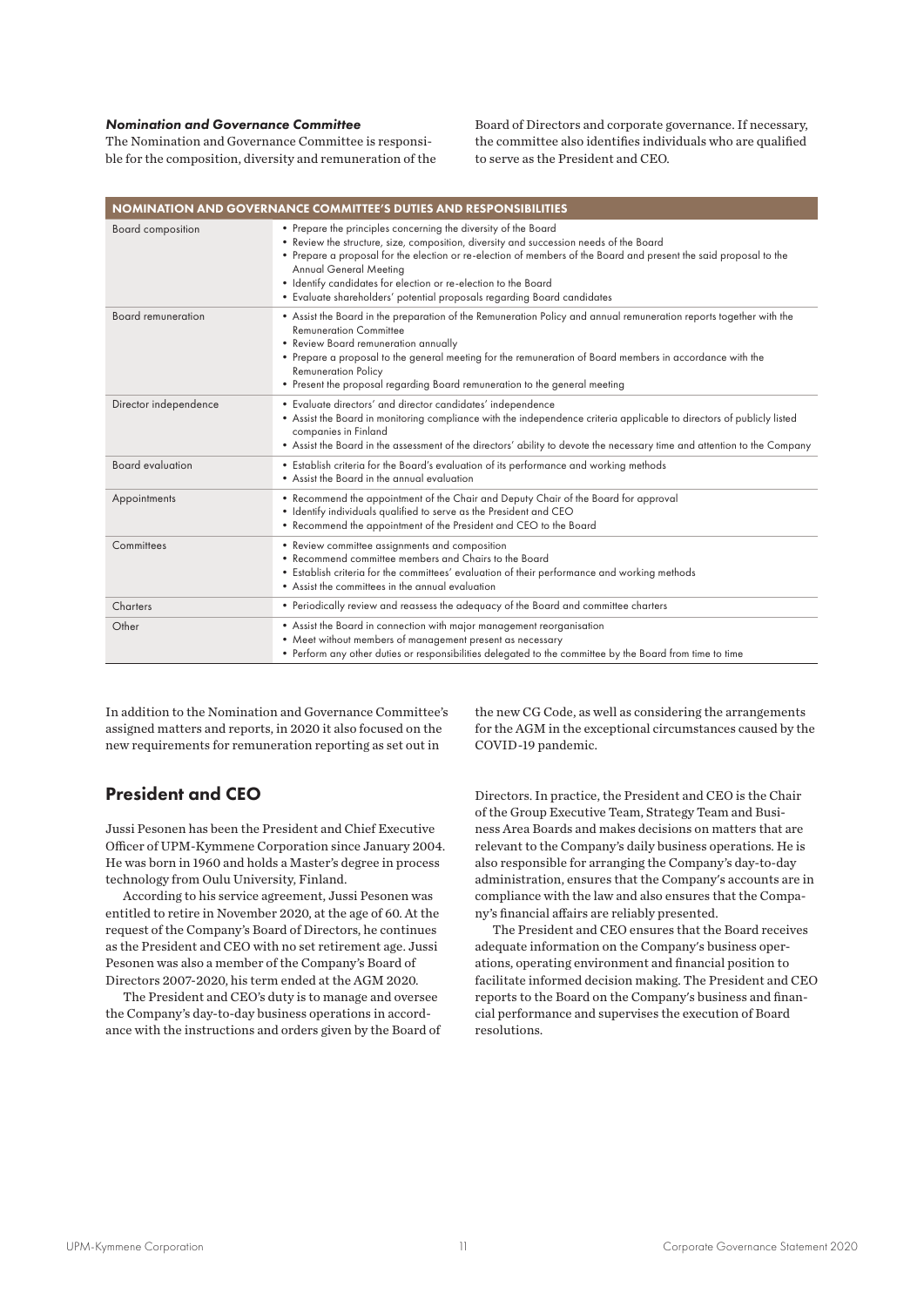## Other executives

In the operative management of the Company, the President and CEO is assisted by the Group Executive Team, the Business Area Boards and the Strategy Team. Their duties are presented on the first page of this Statement, in connection with the illustration of the Company's governance structure. The authority of each management body is not based on the Limited Liability Companies Act or the Company's Articles of Association, but their position in the Company's management system.

## COMPOSITION OF MANAGEMENT BODIES

| <b>GROUP EXECUTIVE TEAM</b>     | <b>BUSINESS AREA BOARDS</b>     | <b>STRATEGY TEAM</b>      |
|---------------------------------|---------------------------------|---------------------------|
| President and CEO (Chair)       | President and CEO (Chair)       | President and CEO (Chair) |
| <b>CFO</b>                      | CFO                             | CFO                       |
| General Counsel                 | General Counsel                 | General Counsel           |
| <b>Business Area EVPs</b>       | <b>Business Area EVP</b>        | <b>EVP Strategy</b>       |
| <b>EVPs of Global Functions</b> | <b>EVPs of Global Functions</b> | EVP Technology            |

Members of the Group Executive Team have primary responsibility for the business areas and global functions that they lead. Members of the Group Executive Team report directly to the President and CEO.

## MEMBERS OF THE GROUP EXECUTIVE TEAM 2020

|                     | <b>TEAM MEMBER</b> |             |                                     |                    |                                                              | <b>UPM SHARES</b><br>31 DEC. |
|---------------------|--------------------|-------------|-------------------------------------|--------------------|--------------------------------------------------------------|------------------------------|
| <b>EXECUTIVE</b>    | <b>SINCE</b>       | <b>BORN</b> | <b>EDUCATION</b>                    | <b>NATIONALITY</b> | <b>POSITION AT UPM</b>                                       | 20201)                       |
| Jussi Pesonen       | 2001               | 1960        | M.Sc. (Eng.)                        | Finnish            | President and CEO                                            | 504,710                      |
| Tapio Korpeinen     | 2008               | 1963        | M.Sc. (Tech.), MBA                  | Finnish            | CFO, Executive Vice President,<br><b>UPM Energy</b>          | 184,755                      |
| <b>Bernd Eikens</b> | 2013               | 1965        | Ph.D.                               | German             | Executive Vice President.<br><b>UPM Biorefining</b>          | 101,661                      |
| Pirkko Harrela      | 2004               | 1960        | M.A.                                | Finnish            | <b>Executive Vice President,</b><br>Stakeholder Relations    | 101,358                      |
| Antti Jääskeläinen  | 2016               | 1972        | M.Sc. (Eng.), M.Sc.<br>(Econ.), MBA | Finnish            | <b>Executive Vice President,</b><br><b>UPM Raflatac</b>      | 37,341                       |
| Juha Mäkelä         | 2008               | 1962        | LL.M.                               | Finnish            | <b>General Counsel</b>                                       | 82,988                       |
| Jaakko Nikkilä      | 2019               | 1967        | M.Sc. (Eng.), eMBA                  | Finnish            | Executive Vice President.<br><b>UPM Specialty Papers</b>     | 3,655                        |
| Jyrki Ovaska        | 2002               | 1958        | M.Sc. (Eng.)                        | Finnish            | Executive Vice President.<br>Technology                      | 108,148                      |
| Riitta Savonlahti   | 2004               | 1964        | M.Sc. (Econ.)                       | Finnish            | Executive Vice President.<br>Human Resources                 | 32,231                       |
| Winfried Schaur     | 2016               | 1965        | Dipl.Ing. (FH)                      | German             | Executive Vice President,<br><b>UPM Communication Papers</b> | 66,036                       |
| Mika Sillanpää      | 2013               | 1958        | M.Sc. (Eng.)                        | Finnish            | <b>Executive Vice President,</b><br><b>UPM Plywood</b>       | 63,467                       |
| Kari Ståhlberg      | 2013               | 1971        | M.Sc. (Eng.)                        | Finnish            | <b>Executive Vice President,</b><br>Strategy                 | 51,065                       |
| Total               |                    |             |                                     |                    |                                                              | 1,337,415                    |
|                     |                    |             |                                     |                    |                                                              |                              |

1) Including shares and share-based rights held by the executives' controlled entities, if any.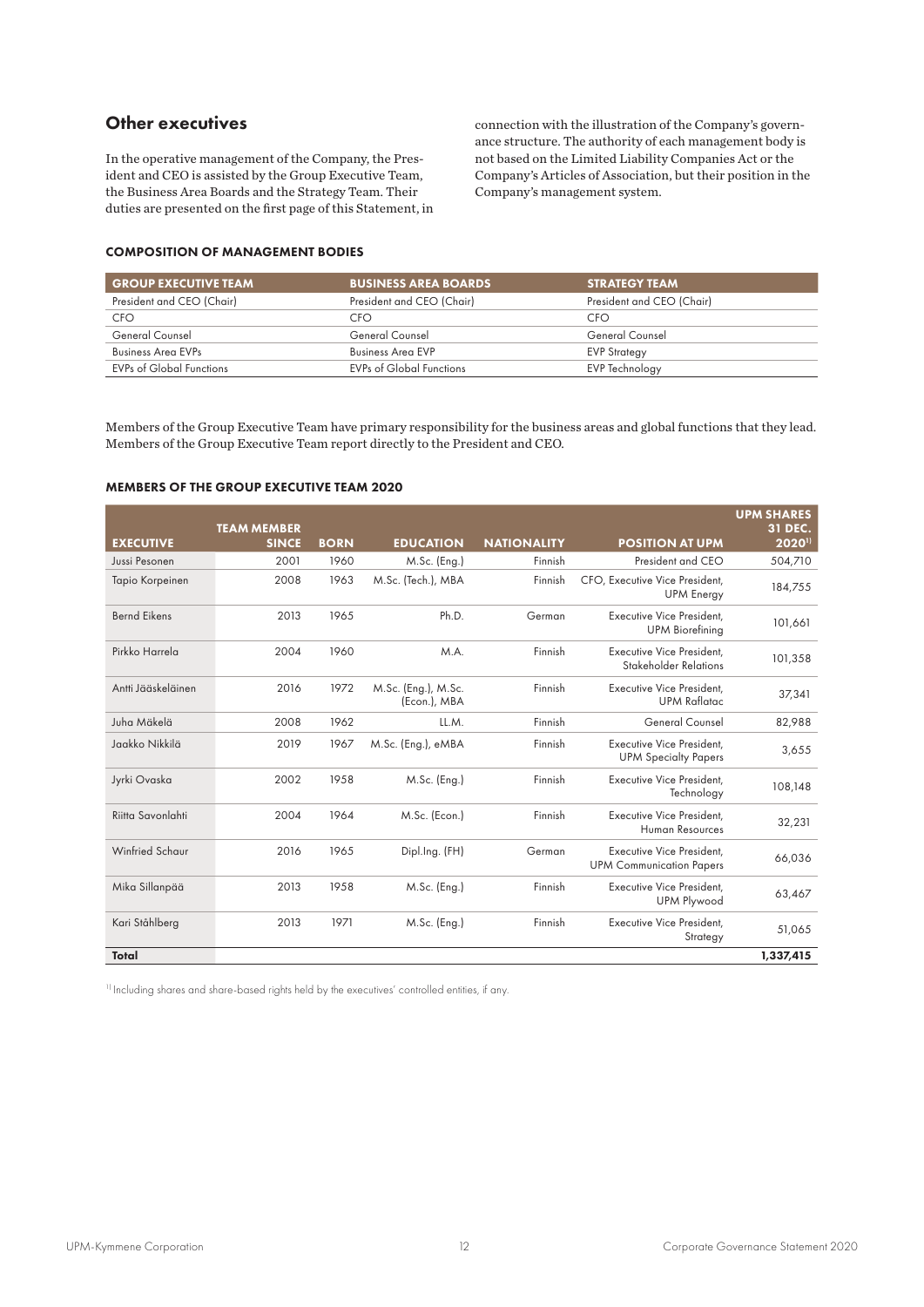## Internal control, risk management and other control procedures

The purpose of the Company's internal control and risk management is to ensure that the Company's operations are effective, that financial and other information is reliable and that the Company complies with the relevant regulations and operating principles. The Board of Directors, assisted by the Audit Committee, is responsible for monitoring and assessing the effectiveness of the Company's internal control and risk management systems. Internal audits assist the Board of Directors with monitoring by ensuring that the group's control measures have been planned and set up effectively.

## Risk management

UPM regards risk management as a systematic and proactive means to analyse and manage the opportunities and threats related to its business operations. It also includes careful planning and evaluation of future projects and business environments in order to avoid risks. The Board of Directors has approved the Company's Risk Management Policy, which sets out the operating principles, roles and responsibilities regarding risk management and defines the Company's risk management objectives and risk management process.

Risk management is an integral part of UPM's management system, as risk taking is a normal part of business

operations. While executing strategies, UPM and its business areas, functions and manufacturing units are exposed to a number of risks and opportunities. Each business area, function and unit is responsible for identifying, measuring and managing risks related to its own operations and for reporting on risk exposures, risk management activities and results to its own management team and to the Risk Management function.

The Risk Management Committee, chaired by the CFO, is responsible for recommending risk tolerances and profiles to the President and CEO and the Strategy Team. The Strategy Team is responsible for aligning risk management priorities, business and risk management strategies and policies.

The Board of Directors, assisted by the Audit Committee, monitors and assesses the effectiveness of the Company's risk management systems and oversees the assessment and management of risks related to the Company's strategy and operations. The Audit Committee oversees that risk management activities are aligned with the Risk Management Policy and that risk assessments are used to guide internal audit and compliance activities.

## Annual risk management cycle

The Company's annual risk management process is linked to the Company's long term planning process (LTP), as presented in the illustration below.



## ANNUAL RISK MANAGEMENT CYCLE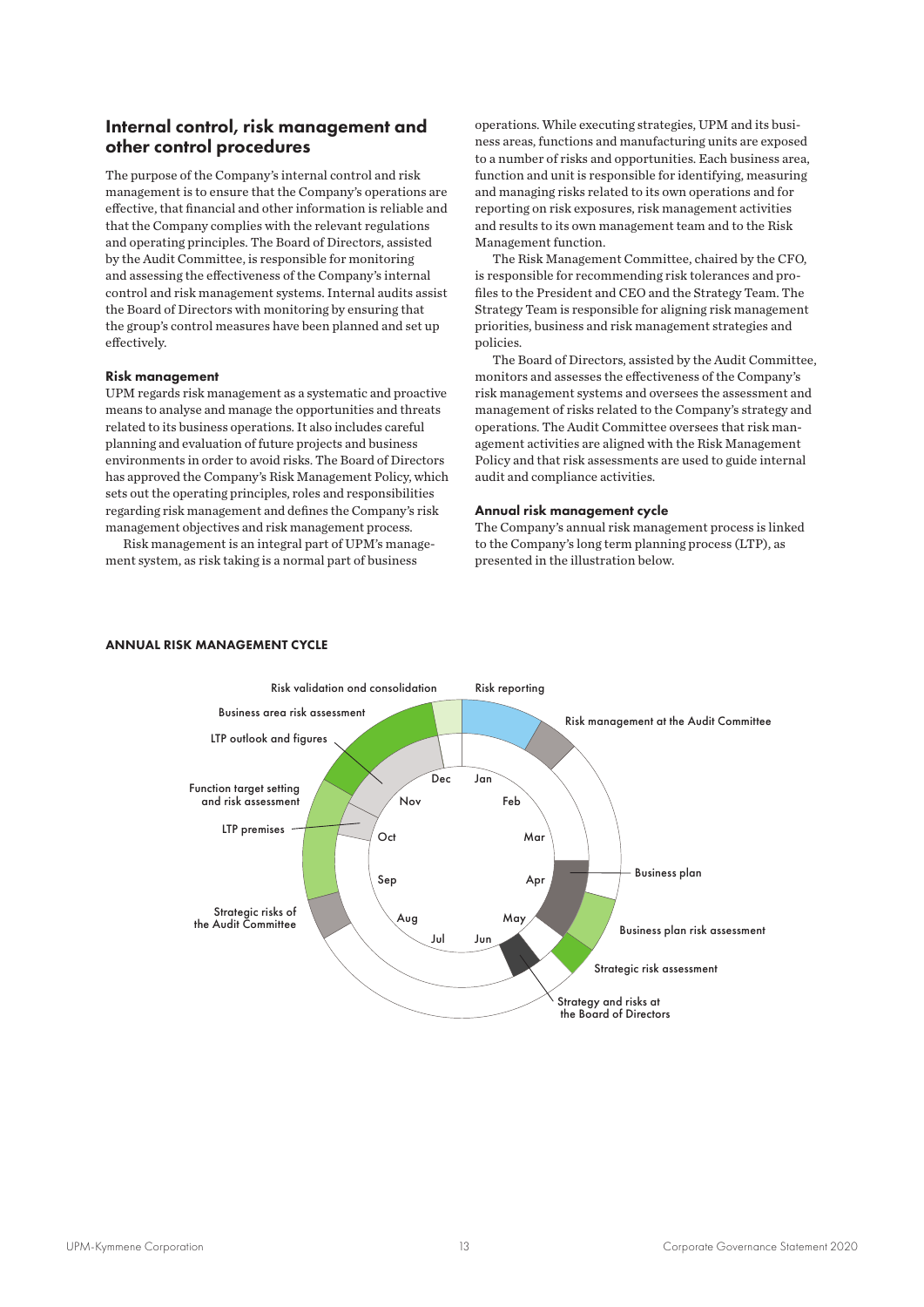## Internal control

Internal control is embedded in UPM's management system and it supports the systematic execution of the group strategy. Internal control is aimed at ensuring that the Company's operations are efficient and reliable and in compliance with statutory requirements, and that the Company's financial reporting is accurate and reliable and reflects operational results. The Board of Directors is responsible for ensuring that the Company has defined the operating principles of internal control and for monitoring and assessing the effectiveness of such control. The Audit Committee assists the Board in monitoring the internal control systems' effectiveness.

## *Internal control system*

The Company has developed and implemented a comprehensive internal control system that covers business and

financial reporting processes. UPM's internal control framework is based on the internal control framework issued by the Committee of Sponsoring Organisations of the Treadway Commission (COSO).

The five components of UPM's internal control system are:

- 1. Control environment
- 2. Risk assessment
- 3. Control activities
- 4. Information and communication
- 5. Monitoring activities

UPM's system of internal control can be described with the lines of defence model, which is reflected in UPM's risk management and control processes.



## LINES OF DEFENCE IN UPM'S RISK MANAGEMENT AND INTERNAL CONTROL

## Internal control pertaining to the financial reporting process

The structure of UPM's internal control framework has been defined by using a top-down, risk-based approach. The system of internal control pertaining to financial reporting is part of UPM's overall internal control framework and the effectiveness of internal control is also ensured through the context of using outsourced service providers. The maturity level of internal controls at UPM is assessed every other year and the results of the assessment are reported to the Audit Committee.

The five components of UPM's system on internal control in relation to financial reporting are described below.

## Control environment

The Company's values and the UPM Code of Conduct, as well as the group policies and guidelines, form the basis and set the tone for the internal control framework at UPM. The framework consists of:

- A group-level structure
- Group-level processes
- Group-level controls
- 
- Business and support function controls

Internal control is part of the corporate culture, covering all levels and processes within the group. The Company's management system enables effective monitoring of different parts of the group. Internal control in its primary and most extensive form takes place at the operational level, where internal control is continuous and part of the day-to-day.

An essential part of the internal control environment is the control over UPM's IT applications and IT infrastructure. A special set of internal controls aim to ensure the reliability of UPM's IT systems and the segregation of duties in the IT environment.

## Risk assessment

UPM's risk assessment with regard to financial reporting is aimed at identifying and evaluating the most significant risks that affect internal control in financial reporting within the group companies, business areas and processes. The risk assessment is used to create control targets to ensure that the fundamental demands placed on financial reporting are fulfilled and provide the basis for how risks are managed within the various control structures. The risk assessment is updated annually together with the planned control actions and control targets based on the assessment.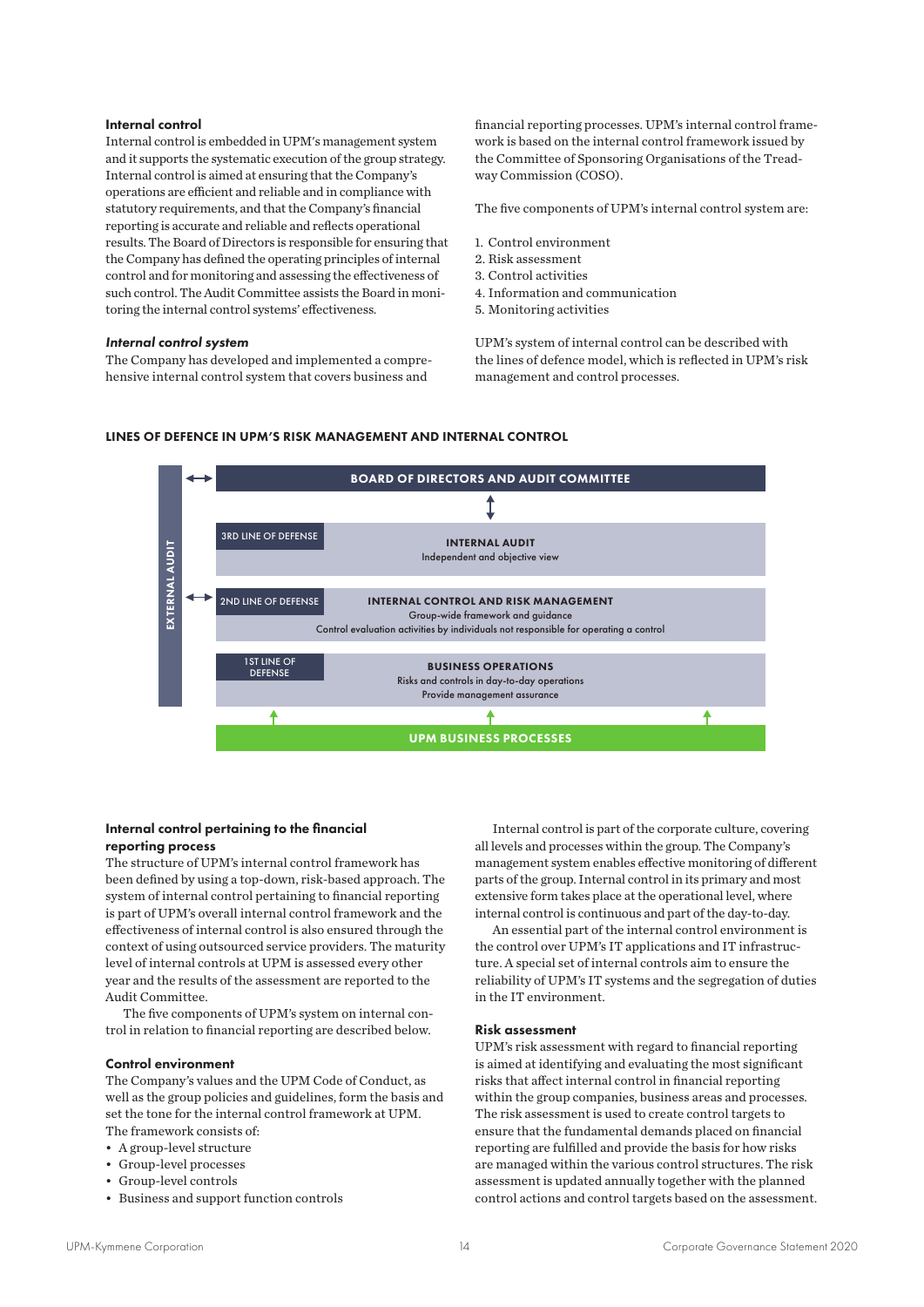## Control activities

Internal control activities pertaining to the financial reporting process are led centrally by Finance and Control function, which has an annual schedule and defined roles and responsibilities in the control process. The head of each unit or function organises the internal control of his or her unit or organisation. Finance and Control function is responsible for monitoring business, function and unit-level control processes. The aim of establishing control measures and setting up uniform testing and monitoring processes is to ensure that potential errors or deviations are prevented or detected and corrected accordingly.

Controls in joint operations managed by UPM are performed and tested in the same way as in other UPM companies. Joint operations not managed by UPM are not under UPM internal control processes. Annual management certification is requested from all joint operations to ensure compliant accounting practices and proper control processes pertaining to financial reporting.

With regard to financial reporting, the Group Accounting Manual sets out the instructions and guidelines for the preparation of consolidated financial statements. Finance and Control function specifies the design of the control points in the business processes, and the internal controls are implemented in the financial reporting process. Periodic control procedures are an essential part of the monthly and interim reporting process and include the reconciliation and analytical reviews required to ensure that the reported data is correct.

The results of the control risk assessment and testing of the process-level controls are analysed and reported to the Audit Committee.

#### Information and communication

Internal controls pertaining to financial reporting are documented and filed in the internal control database. The internal control process is reviewed on an ongoing basis and includes possible changes in internal controls due to process or organisational changes. Regular communication from internal control process owners ensures detailed definitions of the controls and that the minimum requirements for the relevant internal control are provided.

## Monitoring activities

The Board of Directors, Audit Committee, President and CEO, Group Executive Team, Finance and Control function, and the different business areas are responsible for monitoring, thus ensuring the effectiveness of internal controls. The effectiveness of the process for assessing risks and the execution of control activities is reviewed on an ongoing basis at various levels. Monitoring and reviewing includes reviewing monthly and quarterly financial reports and comparing them to budgets and targets, key performance indicators and other analytical procedures.

The internal audit monitors and utilises the risk assessment and test results from management's control work. The internal control planning procedures and results are documented and made available for the internal audit and auditors, as well as management, during the annual process. The results are reported to the Audit Committee, business management and the control owners.

The business areas and global functions are accountable for assessing the effectiveness of the internal controls for which they are responsible. Self-assessment is a common practice at UPM. Key controls are also tested regularly by

independent parties. The internal audit compares its audit work against control test results. Auditors evaluate and test UPM's internal controls as part of their audit work, and recommendations and observations that they make are taken into consideration when maintaining and developing the internal control.

## Internal audit

UPM's internal audit assists the Company in achieving its objectives by providing a systematic and disciplined approach to evaluating and improving risk management, internal control and governance processes.

The internal audit follows the International Standards for the Professional Practice of Internal Auditing issued by the Institute of Internal Auditors. The operating principles of internal auditing have been defined in the Internal Audit Charter approved by the Audit Committee, and the Board of Directors monitors and assesses the effectiveness of the internal audit together with the Audit Committee. The Audit Committee annually approves Internal Audit's plan and budget, which form the framework for Internal Audit operations.

Internal audit work is independent and objective. Strategic focus areas and the related risks of UPM's businesses and functions are the key inputs for audit engagements. The internal audit contributes to identifying synergies, sharing best practices and recommends improvements to operational efficiency. The scope of the internal audit covers all businesses, functions, units and processes within the UPM Group.

In addition, Internal Audit manages the Report Misconduct channel and the related investigation process of alleged misconduct and reports to the Audit Committee on submissions under this channel quarterly. In order to strengthen the speak-up culture and to harmonise the Company's procedures, principles, roles and responsibilities with regard to reporting and investigation of misconduct and other concerns, the Company's misconduct investigation protocol was updated in 2018.

Internal Audit operates administratively under the President and CEO and functionally under the Audit Committee. It reports on conducted audits and related findings and recommendations to the Audit Committee, President and CEO, CFO, management of the audited operations and the auditor. The Head of Internal Audit attends all Audit Committee meetings and has quarterly sessions with the Committee members without other members of management present.

## Related party transactions

The Company has identified its related parties and it is regularly engaged in transactions with some of these parties. These transactions relate to the Company's normal business operations and shall be in line with the purpose of the Company and executed on market or market equivalent terms and practices generally observed and accepted within the industry in question (for example, so called Mankala companies in the energy industry).

The Company's Board of Directors has defined and approved principles for monitoring and assessing related party transactions. These principles are documented in the Company's Approval Policy. The Audit Committee monitors and assesses how agreements and other legal acts between the Company and its related parties meet the requirements of ordinary course of business and market terms. The Audit Committee also reviews any questions of potential conflicts